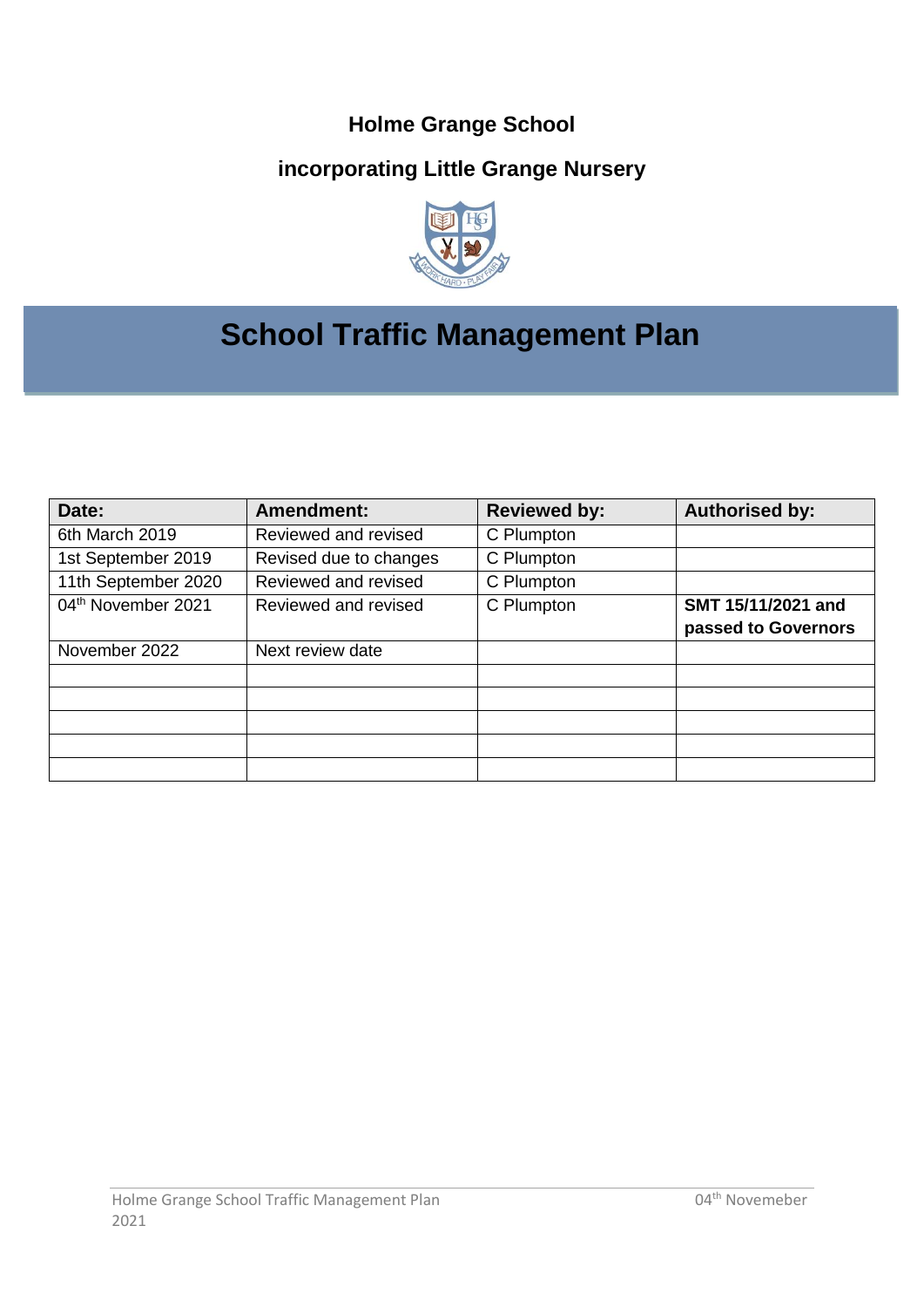## **Holme Grange School**



## **Site Traffic Management Plan**



**Manager with responsibility for Traffic Management Plan:**

**Head of Operations & Estates**

**Contact No 0118 978 1566**

**Contact e-mail** [c.plumpton@holmegrange.org](mailto:c.plumpton@holmegrange.org)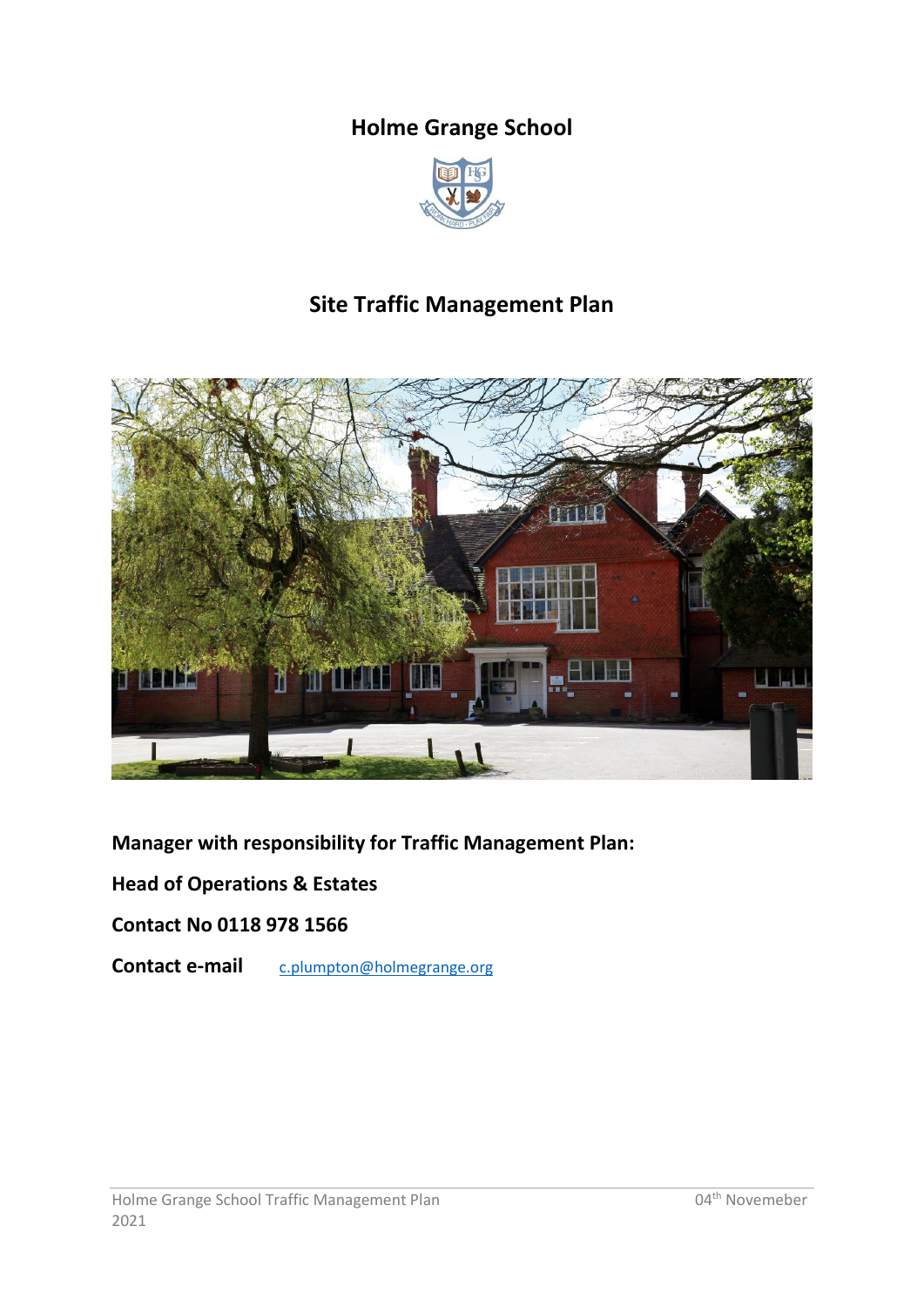## **Contents**

### **Section**

- 1. Introduction
- 2. Layout / Access (School Plan)

## **Areas to consider when completing a School Traffic Management Plan**

- 3. Environment
- 4. Pedestrians
- 5. Students
- 6. Staff
- 7. Visitors
- 8. Servicing / Deliveries
- 9. Coaches/Mini Buses
- 10. Disabled Access
- 11. Vehicles & School Buses/Taxi Services
- 12. Management Practices / Guidelines
	- Supervision Monitoring of compliance against this plan Non-compliance Events at School
- Annex A Daily Rolling Site Monitoring Form (To be held in the Bursary)
- Annex B Weekly Site Monitoring Form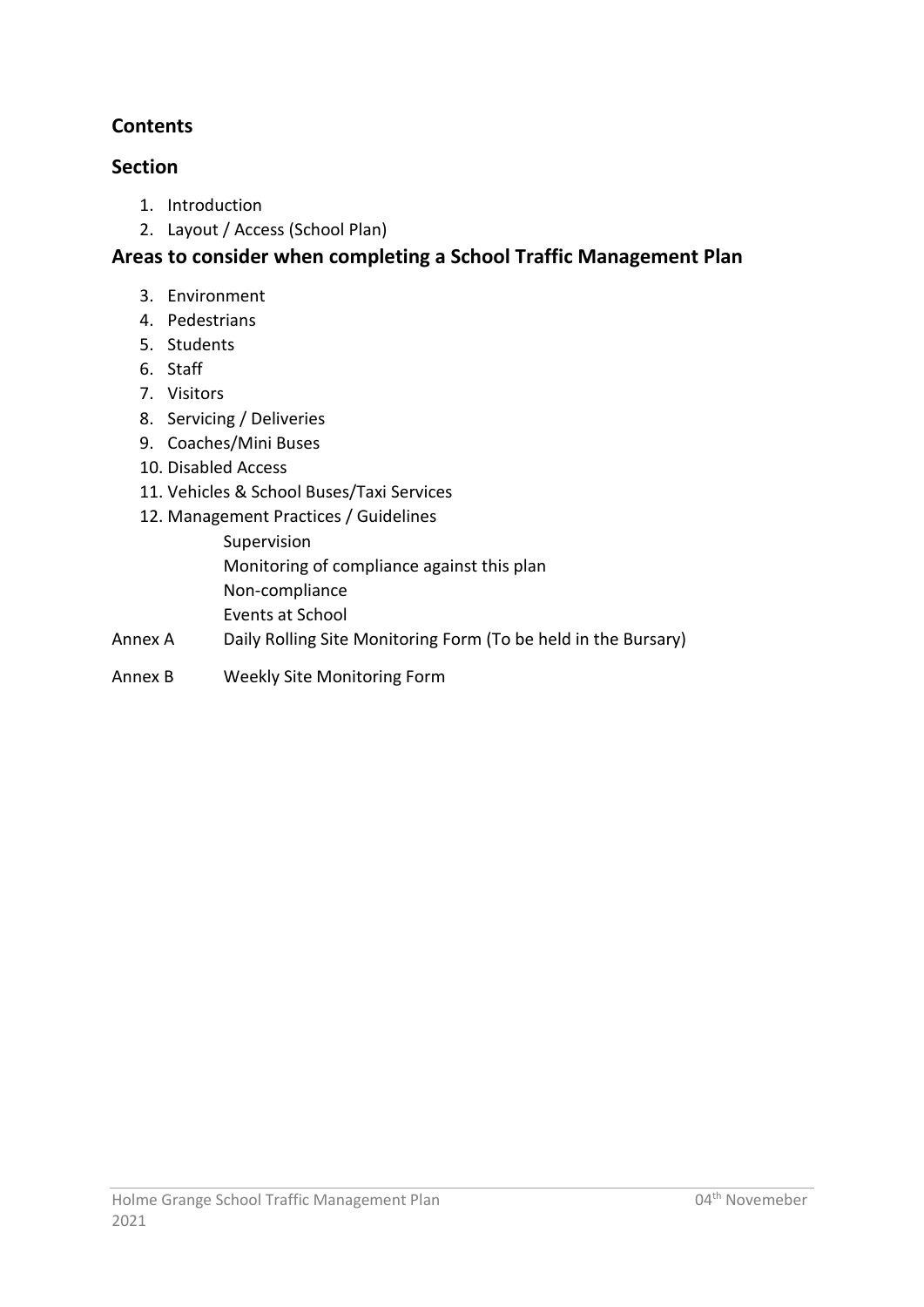## **1. Introduction**

This document has been prepared to inform and instruct employees, pupils, parents and others who come on the site, including visitors (both pedestrian and people in vehicles), about the site rules concerning pedestrian and vehicle separation.

Holme Grange School takes the health and safety of all site users very seriously. It is therefore imperative that individuals take care, exercise caution when in the school grounds or within the vicinity of the school grounds and follow instructions to avoid risk of injury. If there are any concerns about traffic safety, they should be reported to the school management team.

We urge all site users to read this document carefully and act in accordance with the instructions contained therein. The instructions constitute site rules. Pupils in breach of the site rules may be subject to disciplinary action.

The Holme Grange School Site Traffic Plan can be found on the school website [www.holmegrange.](http://www.holmegrange/)org or hard copies can be supplied from the Bursary.

This document will be reviewed annually and awareness raised regularly through parental events, pupil sub-groups, assemblies and school meetings.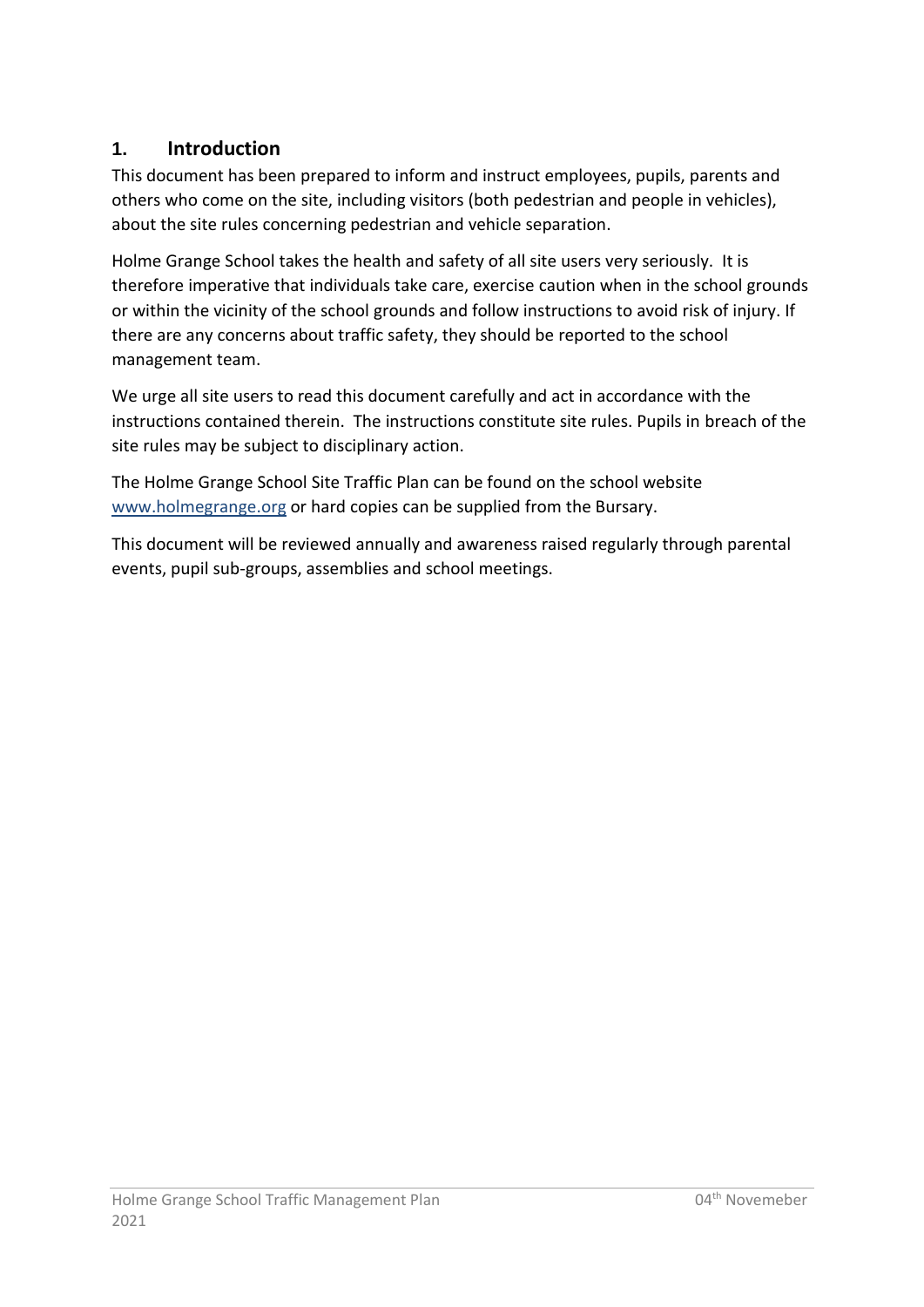## **2. School Layout/Access**



Holme Grange School Traffic Management Plan 1992 1994 1994 1994 1994 1994 1995 1997 1998 1998 1998 1998 1998 1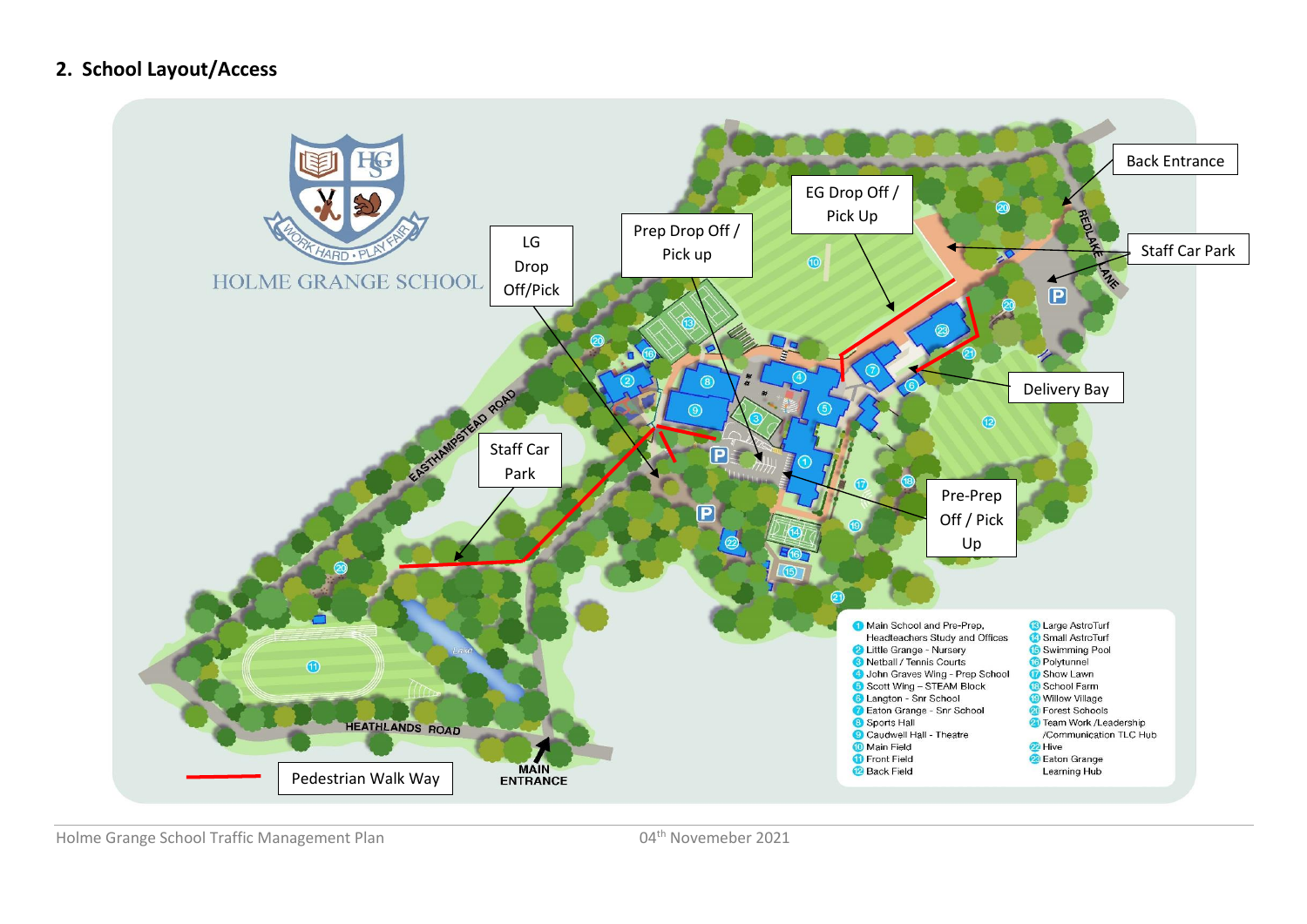

## **3. Environment**

Holme Grange School is situated between Easthampstead Road, Heathlands Road, to the south of the fork where the roads converge. The surrounding area is rural and largely comprises of arable farmland with some residential uses.

Abutting the site to the west is Holme Park Game Hatcheries and to the south is Meadow Farm Stables. To the north of the site, lining the west side of Eastampstead Road, there is a string of large detached and semi-detached houses as well as a public house. Additionally, there is a large private residential property situated in between the Holme Grange Nursery and the school's north playing field.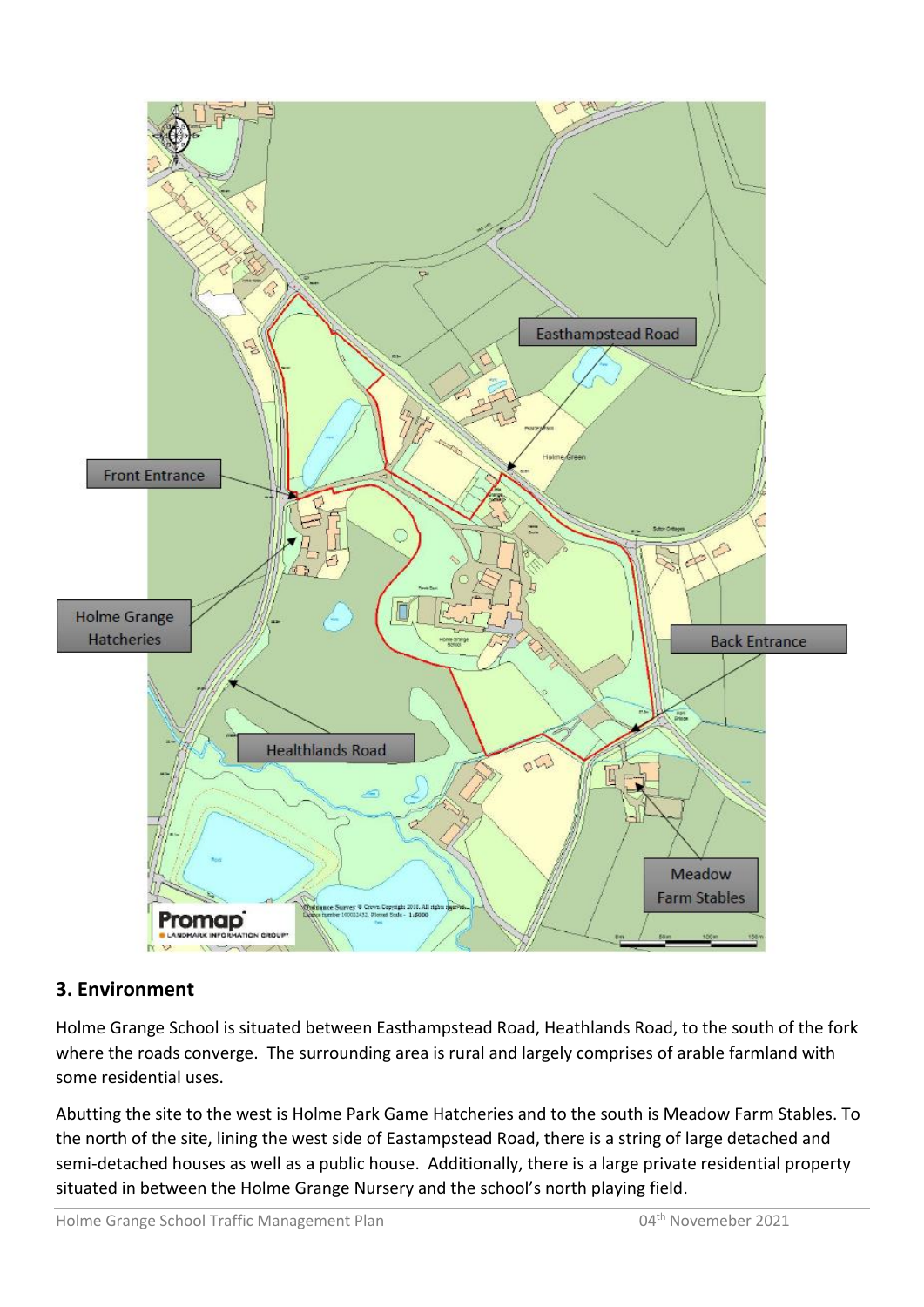Surrounding towns include Bracknell, 2.5 miles to the east, Farnborough 7.5 miles south and Reading 7 miles to the north-west.

## **4. Pedestrians**

There is a pavement running along Easthampstead Road from the railway crossing towards the school up to the T-Junction where it stops and you have to cross the road and enter the school via the front field.

Pedestrians are advised to use the pedestrian gate to the left side of the front gate and not through the vehicle entrance to the school site. Once pedestrians have entered the school they are to move down the path towards Little Grange and cross the road and carryon towards Caudwell Hall and enter the playground via the fenced gate.

### **5. Pupils / Students Drop Off (8 – 8:30am)**

#### **Little Grange**

Have there-own car park where parents park up and cross the zebra crossing towards Little Grange.

#### **Reception**

The drop off area is manned from 08:00 until 08:30am, once the children have been taken from the cars, they are taken to Reception playground and then to the classrooms where the class teacher will be waiting for them.

#### **Years 1 / 2 / 3 / 4 /5 / 6**

The drop-off is manned from 0800-0830am, they can either be dropped off at the front door or the side of the playground where they are meet by staff or the parents can park up and walk their children to the gate of the playground.

**Eaton Grange Year 7 – 11**The children are dropped off in the Eaton Grange drop off zone which is by the side of Eaton Grange on the back drive where there will be members of staff on duty from 08:00 – 08:30am. Pupils then make their way to the classroom where the class teacher will be waiting for them.

Pupils in the senior years can be dropped on Redlake Lane and make their way via the ford to the rear gate. Pupils walk to the school buildings via the designated pathways and can enter the buildings from 8am.

## **Pick Up (3:30 - 6pm)** At the end of the school day

**Little Grange** (4pm) are picked up from the nursery and walked by their parents to the little Grange car park.

**Reception** (3:35pm) Parents Park up in the car park and walk to the reception pick up their child and return to their cars.

**Pre-Prep** (Year 1, 3:50pm, Year 2, 4:05pm) from the front of school, if the child is in holding pick up will be 4:20pm (Staff will walk the children to the car and Parents are not to get out of their car)

**Prep 3 & 4** (4:15pm) will be in the playground in front of the school (Staff will walk the children to the car and Parents are not to get out of their car)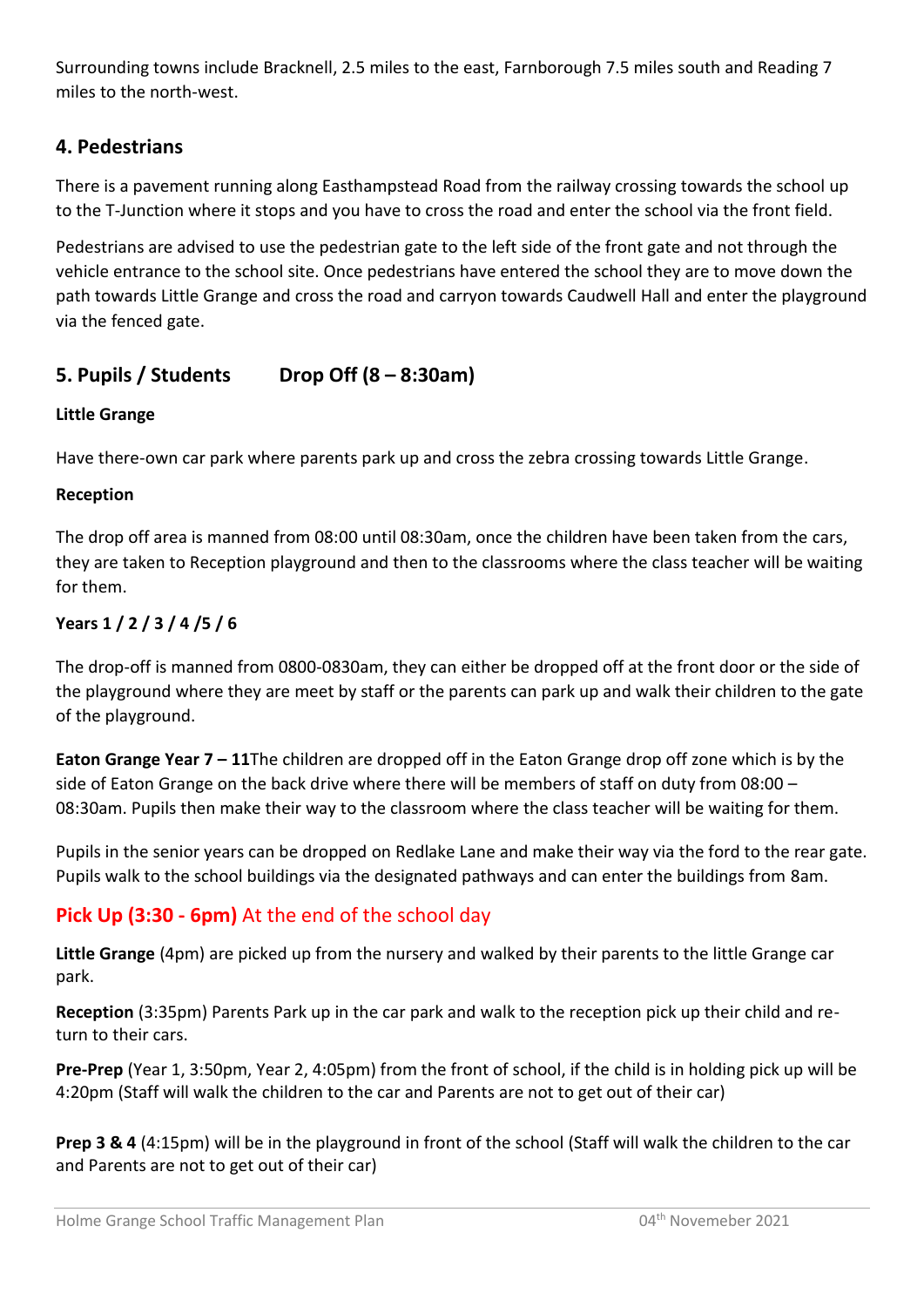**Prep 5 & 6** (4:20pm) will be dismissed by their form teacher from the drop off zone on the back drive. (Staff will walk the children to the car and Parents are not to get out of their car)

**Eaton Grange** (4:35pm) will be dismissed by Eaton Grange drop of zone (Staff will walk the children to the car and Parents are not to get out of their car)

## **Pick up after end of school Activities or Prep**

**Little Grange & Reception Pupils** (5:30 – 5:40pm) from the school playground (Staff will walk the children to the car and Parents are not to get out of their car)

**Year 1 & 2 –** Chill Out – The parents come to the main school front door of school, Pupils engaged in after school activities other than Chill Out will be collected from the playground at 5:30pm (Staff will walk the children to the car and Parents are not to get out of their car)

### **Prep School**

**Activities –** finish at (5:30-5:40pm) and children will be taken to the drop off zone and picked up (Staff will walk the children to the car and Parents are not to get out of their car)

**Prep (Homework)** (5:30 – 5:55pm). Children will be walked to the drop off zone (Staff will walk the children to the car and Parents are not to get out of their car)

**All children should be collected by 6pm. Any child not collected by 6pm will be taken to the front office from where parents collect and/or contact can be made with late parents.** 

### **Eaton Grange**

#### **Pick up at the end of the day:**

At end of school day (4:30pm)

For pupils in Eaton Grange, arrangements remain the same. Students can be collected from the Eaton Grange drop off zone on.

#### **Pick up after end of school Activities or Prep**

**Activities –** finish at (5:30 – 5:40pm) so students can be picked up at the drop off zone on the back drive at this time (*please allow a little time for them to get to you as the activity will finish at 5:30pm and they then need to make their way there)* 

**Prep (Homework)** (5:30 - 5:55pm) Students are now responsible to take themselves to the pick-up area, however, we do not allow students to wait for any lengths of time to be collected. Therefore, we would ask parents to advise the form tutor what time you will be collecting when your child is on Prep and this will be communicated to the member of staff on duty. Students will be asked to sign themselves out and note the time they leave Prep.

#### **Any child not collected by 6pm will be taken to the front office. Any Eaton Grange pupil still at the shelter (6pm) will be sent back to the main school where they can be collected and wait inside safely.**

It is very important that pupils set a good example to others, particularly in the spirit of being a safe school. There are a number of site related areas pupils should be aware of: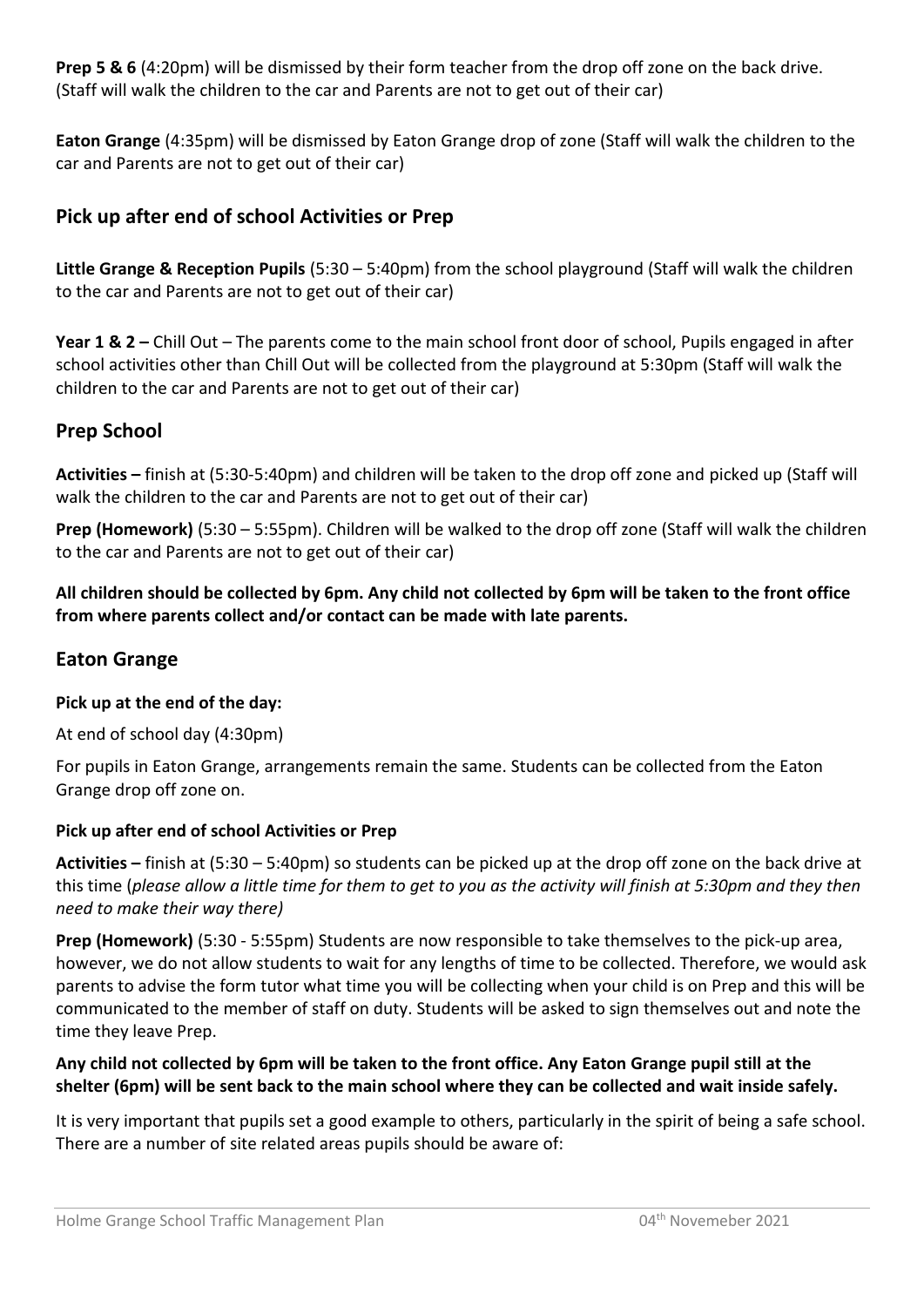- Pupils found to be not following staff instructions in relation to the site, or not adhering to the contents of this plan will be in breach of the site rules and may be subject to disciplinary action
- The school bus must be at a complete stop before dis/embarking. Drivers cannot see pedestrians who are out of their view. Make sure that you are acting responsibly.
- Only use the identified pavement/pathway areas around the drop zones. To access the school Drop off Zone please use the appropriate footpaths / Zebra crossing.
- All pupils using a school bus sign and agree to the Minibus Code of Conduct. This ensures appropriate behaviour and, that vehicles can move off on time and the journey is comfortable and safe for all.
- When using the footpaths-walk! This will avoid accidents and will make you more aware of what is happening around you.
- Entry to the school from Redlake Lane you must use the foot bridge via the bus shelter at all times.

## **6. Staff**

There are 3 areas for staff parking equating to 140 spaces

- a. Willow Village
- b. Front of School
- c. Little Grange

Drivers should proceed slowly within the car parks at all times and obey the 5 mph speed restriction. Please bear in mind that some young people and some students with additional support needs may have little or no awareness of road safety and you should take account of this.

Staff are expected to act responsibly on the site when parking and accessing the school building. If you are aware of unauthorised use of staff parking, this should be reported via the school reception or the Senior Management Team who will inform/remind the offending driver of the correct use of the site. It would be helpful if staff could supply reception with their registration number so that you can be contacted in the event of a problem arising. There should be no cars parked around the school grounds other than in the designated car parks to avoid any restriction for emergency vehicular / school buses access at the front / rear of school.

## **7. Visitors**

Visitors are welcome to park on the school grounds, but only use the car park at the front of school noted in illustrated in Section 2. The car parks are often busy and visitors should only use a proper parking bay: this will allow unrestricted movement of other vehicles during the school day or at peak times.

Access into the school during the day (between 9am and 3pm) is only permitted from the main drive via the front gate which comes off Heathlands Road illustrated in Section 2. Visitors are required to sign in via main reception where a pass will be issued. On departure, visitors must sign out at the main reception and leave via the main entrance door.

Visitors should proceed slowly within the car parks at all times and obey the 5mph restriction.

If visitors require any advice on access or parking before their visit, please call the school reception on 0118 978 1566.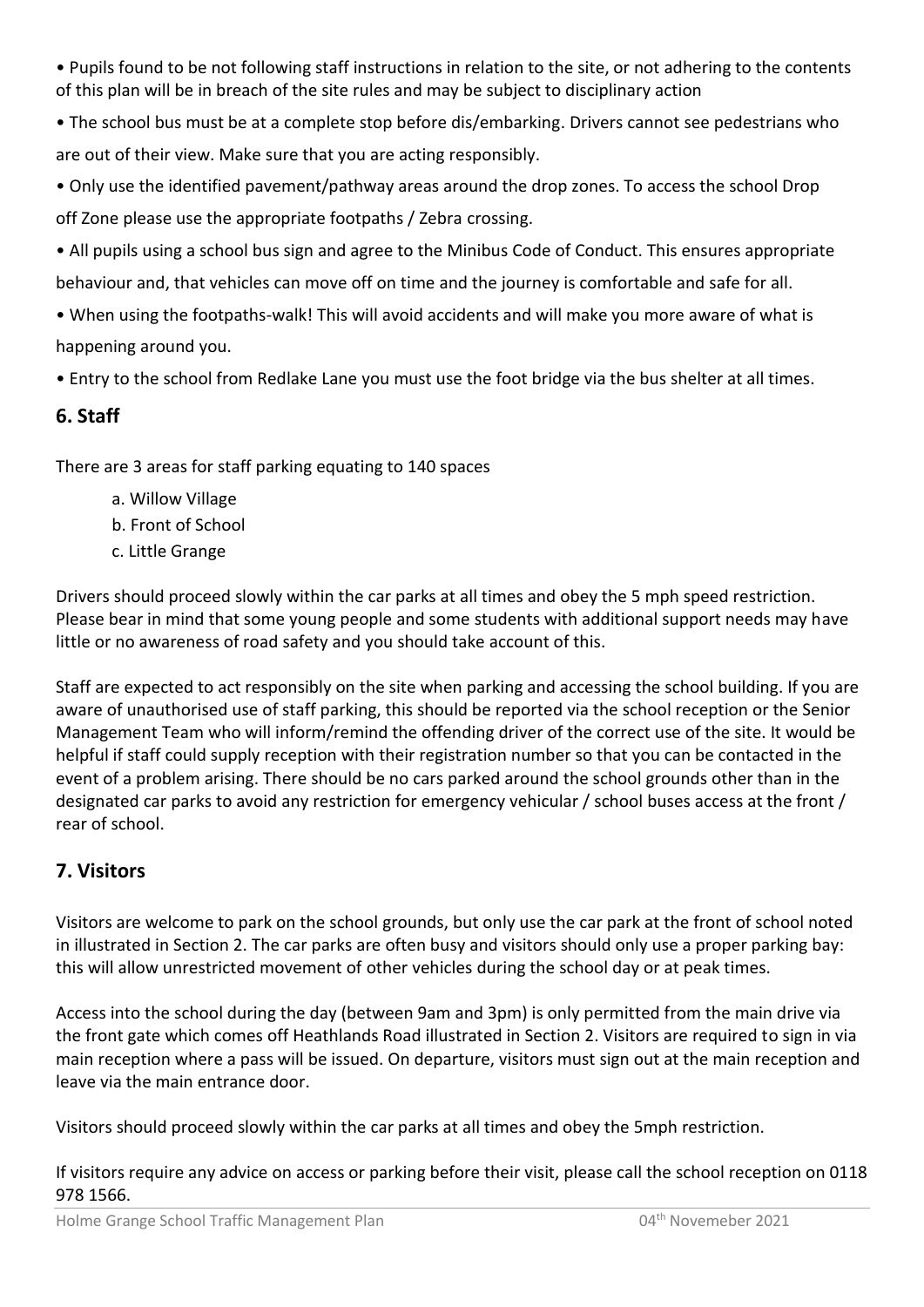### **8. Service / Deliveries**

Drivers of service vehicles (If they have not been on the site before or obtained instruction in advance) should report to the main reception desk at the main entrance to advise the nature of their visit and get clarification on where they can park. Drivers may be issued with a copy of this plan for reference or simply be advised of the site rules in relation to the area they are parking at the time.

Where the contractor is on site to carry out works by prior arrangement, please call the school reception on 0118 978 1566 in advance to agree the most suitable parking location.

#### **9. Coaches / Mini Buses**

Where coaches / mini buses enter the school site to collect or deliver passengers (pupils from HGS) the contractor will be informed of the management plan. This plan gives concise information regarding parking etc. in relation to Holme Grange School parking area. The pupils accessing buses, mini buses on site will be closely supervised and monitored by staff.

#### **10. Disabled Access**

Disabled access to the site is by vehicle only and the disabled car spares are clearly marked at the front of school. If visitors, staff or pupils require information on access or any other considerations please contact the school reception in the first instance on 0118 978 1566.

#### **11. Management Practices/Guidelines**

Key to the ongoing monitoring of the plan is the role of the school Operations & Estates Manager. All staff have a responsibility to make sure that they are acting in such a way as to not compromise the health and safety of themselves or others.

#### **12. Supervision**

The Senior Management Team will be responsible for ensuring that school staff are on duty at the designated times and are supervising the pupils on arriving at the school. The Senior Management Team will arrange for daily supervision around the school drop off zones and playground at the start of the school day. Maintenance staff will be providing limited monitoring of the vehicular activity around the main car park especially on Wednesday /Friday sports afternoons. If necessary, the appropriate authorities will be contacted to assist with persistent offenders who continue to park indiscriminately around this area. High visibility waistcoats will be worn when carrying out this duty**.** 

### **13. Monitoring of compliance against this plan**

In addition to the supervision arrangements in place, both the Deputy Head and the Senior Management Team will carry out weekly site inspections to view practices. These inspections will be recorded on the 'weekly site monitoring form' (see appendix A). These records will be retained for 6 months.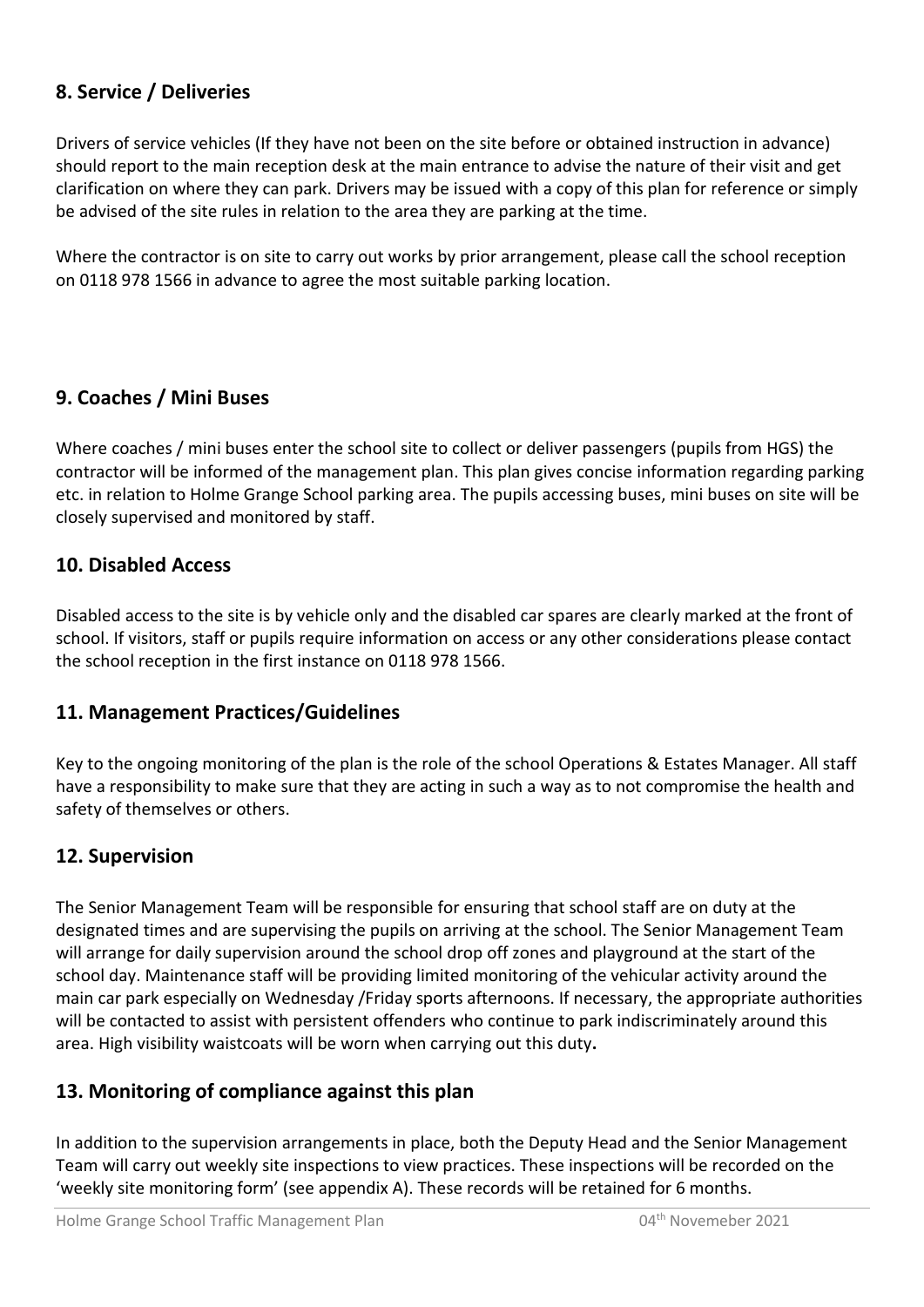Where issues arise with vehicular access, taxi/minibus drivers and staffing, these will be dealt with or escalated by the responsible member of the Senior Management Team. The Senior Management Team and Deputy Head will be responsible for addressing the conduct of all pupils where this is not consistent with the requirements of this plan.

### **14. Non-Compliance**

If there are concerns or incidents that constitute non-compliance these will be recorded on the form by those monitoring the site and appropriate action will be taken. This includes possible disciplinary action and reports going to Contractor or Service management which may result in investigative action. On days where there is no monitoring carried out and there is an instance of non-compliance, these should be escalated immediately to the Senior Management Team or Deputy Head who will make a record on the form and take appropriate action.

#### **15. Events at School**

The school will ensure there are appropriate personal on duty for large events. They will be wearing Hi-vis vest so they can be seen and recognised as staff, when events tale place in the evenings the front of school and all car parks will be lit with lights for the duration of the event with a half an hour over run. If the school is using the front field for car parking there will be mobile flood lights on site to light the areas of the front field also staff will have head torches issued for the events.

All pedestrian walk ways will be signed and light and must be used at all times.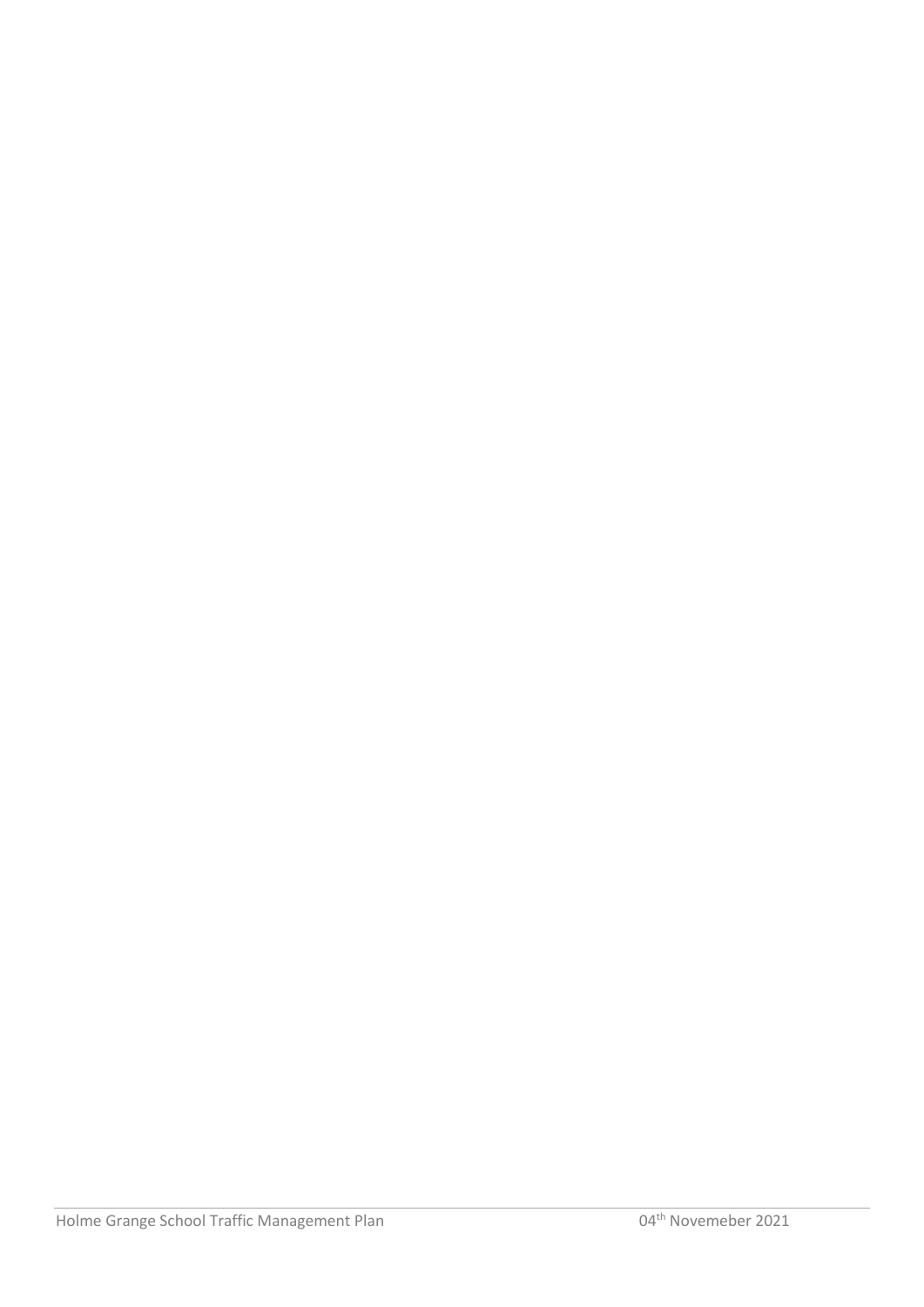## **Appendix A**



## **Daily Rolling Site Monitoring Form (To be held at reception)**

## **Traffic Management Plan (to be signed off on a weekly basis in line with Weekly Monitoring Form)**

| Date | Area | <b>Observations Raised</b> | Raised by | Dealt with date/by |
|------|------|----------------------------|-----------|--------------------|
|      |      |                            |           |                    |
|      |      |                            |           |                    |
|      |      |                            |           |                    |
|      |      |                            |           |                    |
|      |      |                            |           |                    |
|      |      |                            |           |                    |
|      |      |                            |           |                    |
|      |      |                            |           |                    |
|      |      |                            |           |                    |
|      |      |                            |           |                    |
|      |      |                            |           |                    |
|      |      |                            |           |                    |
|      |      |                            |           |                    |

Holme Grange School Traffic Management Plan 04<sup>th</sup> Novemeber 2021